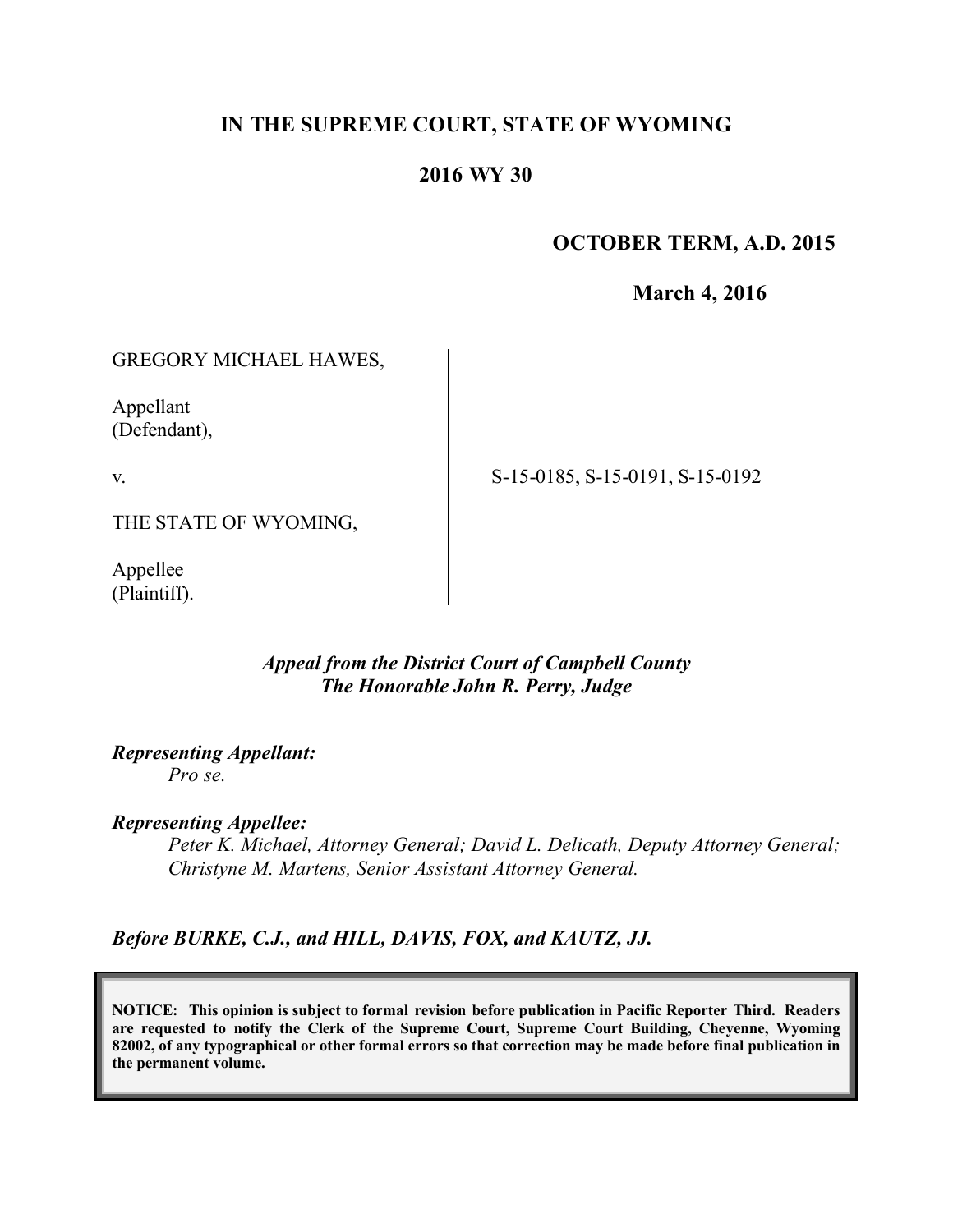### **BURKE, Chief Justice.**

[¶1] Gregory Michael Hawes challenges the district court's denial of his two motions to correct an illegal sentence, and the denial of his motion to have counsel appointed to represent him in this appeal. We affirm.

#### *ISSUES*

[¶2] Mr. Hawes presents various arguments as separate issues, but there are two key questions to be answered in this appeal:

- 1. Did the district court err in denying Mr. Hawes' motions to correct an illegal sentence?
- 2. Did the district court err in denying Mr. Hawes' motion for appointment of counsel to represent him in this appeal?

### *FACTS*

[¶3] Mr. Hawes was convicted of kidnapping in violation of Wyo. Stat. Ann. § 6-2- 201(a)(ii), (a)(iii), and (d) (LexisNexis 2013) and felony stalking in violation of Wyo. Stat. Ann.  $\S 6$ -2-506(b) and (e)(iii). He appealed, and we reversed the stalking conviction but affirmed the kidnapping conviction. *Hawes v. State*, 2014 WY 127, ¶ 20, 335 P.3d 1073, 1079 (Wyo. 2014) ("*Hawes I"*). We remanded the case to the district court. Based upon our decision, the district court entered an amended judgment specifying that Mr. Hawes was "**NOT GUILTY** and is acquitted of . . . *Felony Stalking*," but reconfirming that Mr. Hawes was guilty of kidnapping.

[¶4] The district court also amended the sentencing order. In the original order, the district court sentenced Mr. Hawes to five to nine years in prison for the stalking charge. As part of the sentence for the stalking charge, the district court assessed \$10.00 for the Judicial Systems Automation fee and \$10.00 for the Indigent Civil Legal Services fee as required by Wyo. Stat. Ann. § 6-10-102, a \$150.00 surcharge for crime victims under Wyo. Stat. Ann. § 1-40-119, \$75.00 for a substance abuse evaluation, and \$1,000.00 to the Wyoming Public Defender under Wyo. Stat. Ann. § 7-6-106(c). In the amended sentence, the district court deleted the prison sentence and the \$150.00 victim of crime surcharge for the stalking conviction, and incorporated the remaining fees into the sentence for the kidnapping conviction.

[¶5] Subsequently, Mr. Hawes filed a motion to correct an illegal sentence, claiming that the amended kidnapping sentence improperly increased his punishment for that crime. He further asserted that the public defender who had represented him at trial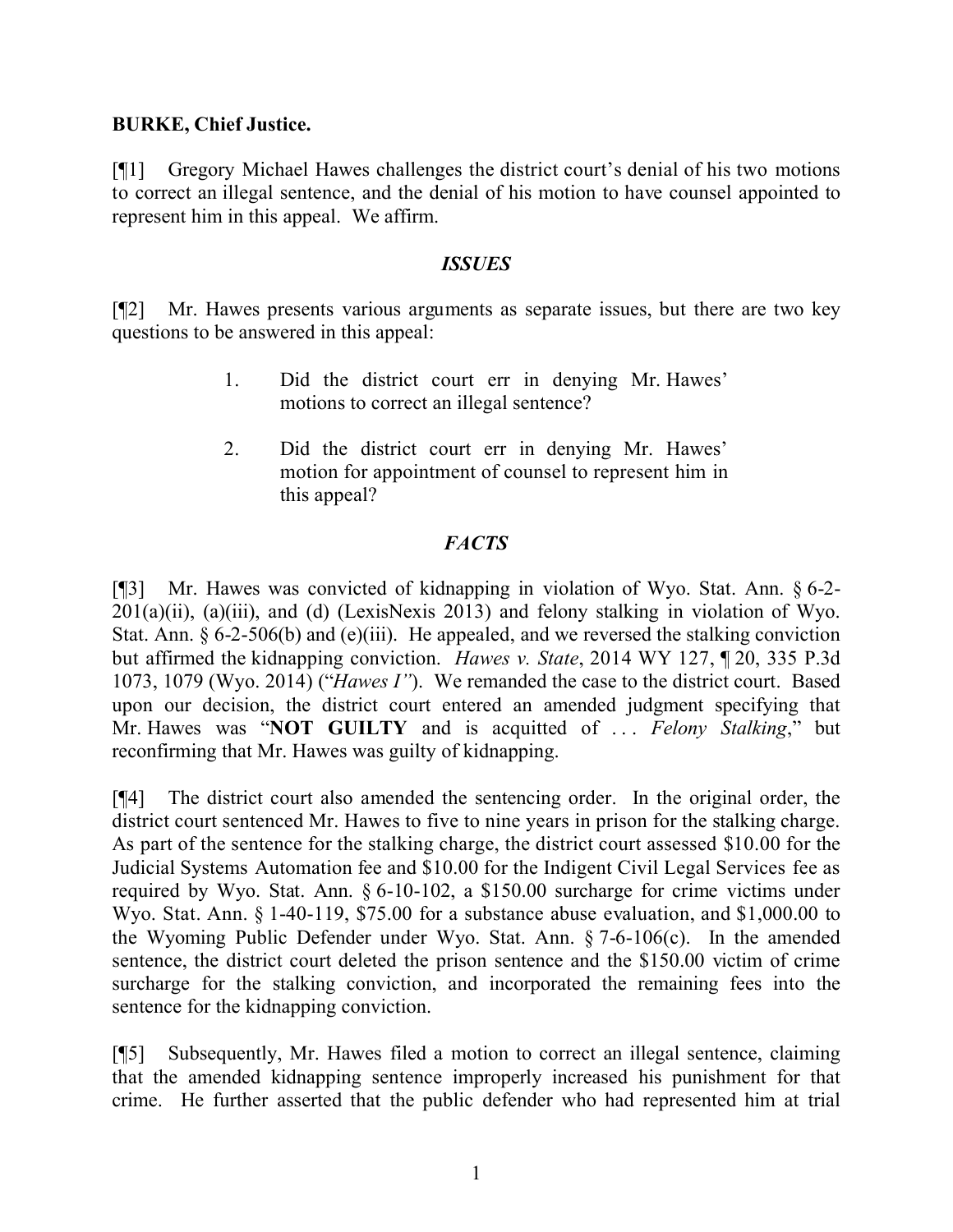improperly approved the amended sentence. Mr. Hawes also filed a second motion to correct an illegal sentence based on a claim that the jury had been improperly instructed at trial. The district court denied the motions.

[¶6] Mr. Hawes separately appealed the denials of the two motions, giving rise to Docket No. S-15-0185 and Docket No. S-15-0191. He then moved the district court to appoint counsel to represent him in his appeals. The district court denied the motion and Mr. Hawes also appealed that decision, giving rise to Docket No. S-15-0192. We consolidated the three appeals for purposes of briefing and decision.

### *DISCUSSION*

[¶7] Mr. Hawes asserts that his amended kidnapping sentence is illegal for several reasons. First, he contends it is illegal because the district court increased it by imposing fees previously connected to the stalking sentence. Second, he claims the sentence is illegal because the district court lacked authority to amend the kidnapping sentence. Third, he asserts the sentence is illegal because he was not present when it was imposed. Fourth, he claims it is illegal because it was entered with the approval of his original trial counsel, even though the attorney had not been reappointed to represent him after his appeal. Finally, Mr. Hawes attacks his kidnapping conviction and sentence on grounds that the district court had improperly instructed the jury at his trial. We will consider each argument in turn.

[¶8] While sentencing decisions are normally within the discretion of the sentencing court, it may not impose an illegal sentence. *Bird v. State*, 2015 WY 108, ¶ 9, 356 P.3d 264, 267 (Wyo. 2015). "A sentence is illegal if it violates the constitution or other law." *Id*. (quoting *Endris v. State,* 2010 WY 73, ¶ 13, 233 P.3d 578, 581 (Wyo. 2010)). The legality of a sentence is a question of law that this Court reviews *de novo*. *Bird*, ¶ 9, 356 P.3d at 267.

[¶9] After Mr. Hawes was convicted of kidnapping and stalking, the district court filed an order providing as follows:

> **IT IS THE SENTENCE OF THE COURT** that Gregory M. Hawes, on Count I [stalking], be incarcerated in an institution designated by the Wyoming State Department of Corrections for a period of not less than five (5) years nor more than nine (9) years. In addition, a ten and no/100 (\$10.00) dollar Judicial Systems Automation fee is assessed pursuant to Wyoming Statute § 6-10-102; [a] ten dollar and no/100 (\$10.00) . . . Indigent Civil Legal Services Fee is assessed pursuant to Wyoming Statute § 6-10-102; a one hundred fifty (\$150.00) dollar surcharge for victims of crime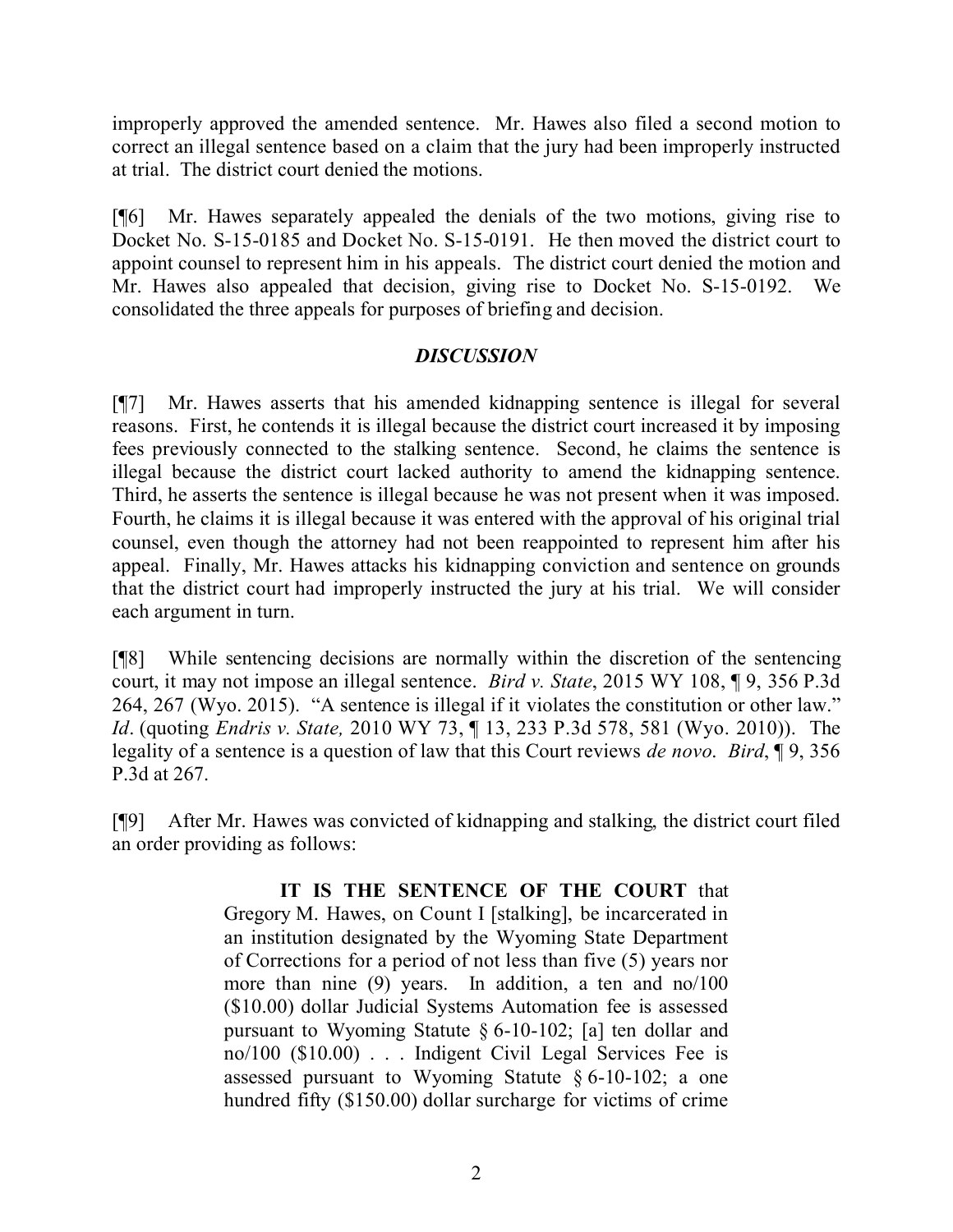is assessed pursuant to Wyoming Statute § 1-40-119; a fee of seventy-five and no/100 (\$75.00) dollars is assessed for the ASI/ASAM, payable to the Department of Corrections, 700 West 21st Street, Cheyenne, Wyoming 82002, and the reasonable value of the expenses and services provided by appointed counsel pursuant to Wyoming Statute  $\S$  7-6-106(c) is two thousand one hundred (\$2,100.00) dollars of which all but one thousand (\$1,000.00) is suspended. Against the sentence of incarceration the Defendant shall be given credit for two hundred seventy seven (277) days of pre-sentence confinement served in this case.

**IT IS THE SENTENCE OF THE COURT** that Gregory M. Hawes, on Count II [kidnapping], be incarcerated in an institution designated by the Wyoming State Department of Corrections for a period of not less than thirty (30) years nor more than Life. In addition, a one hundred fifty (\$150.00) dollar surcharge for victims of crime is assessed pursuant to Wyoming Statute § 1-40-119. Against the sentence of incarceration the Defendant shall be given credit for two hundred seventy seven (277) days pre-sentence confinement served in this case. This sentence shall run consecutive to Count I.

[¶10] On appeal, we affirmed the kidnapping conviction but reversed the stalking conviction. *Hawes*, ¶ 20, 335 P.3d at 1079. When the case was remanded, the district court entered an amended judgment stating that Appellant was guilty of kidnapping but acquitted on the stalking charge. It entered an amended sentence stating:

> **IT IS THE SENTENCE OF THE COURT** that Gregory M. Hawes, on Count II [kidnapping], be incarcerated in an institution designated by the Wyoming State Department of Corrections for a period of not less than thirty (30) years nor more than Life. In addition, a ten and no/100 (\$10.00) dollar Judicial Systems Automation fee is assessed pursuant to Wyoming Statute § 6-10-102; [a] ten dollar and no/100 (\$10.00) . . . Indigent Civil Legal Services Fee is assessed pursuant to Wyoming Statute § 6-10-102; a one hundred fifty (\$150.00) dollar surcharge for victims of crime is assessed pursuant to Wyoming Statute § 1-40-119; a fee of seventy-five and no/100 (\$75.00) dollars is assessed for the ASI/ASAM, payable to the Department of Corrections, 700 West 21st Street, Cheyenne, Wyoming 82002, and the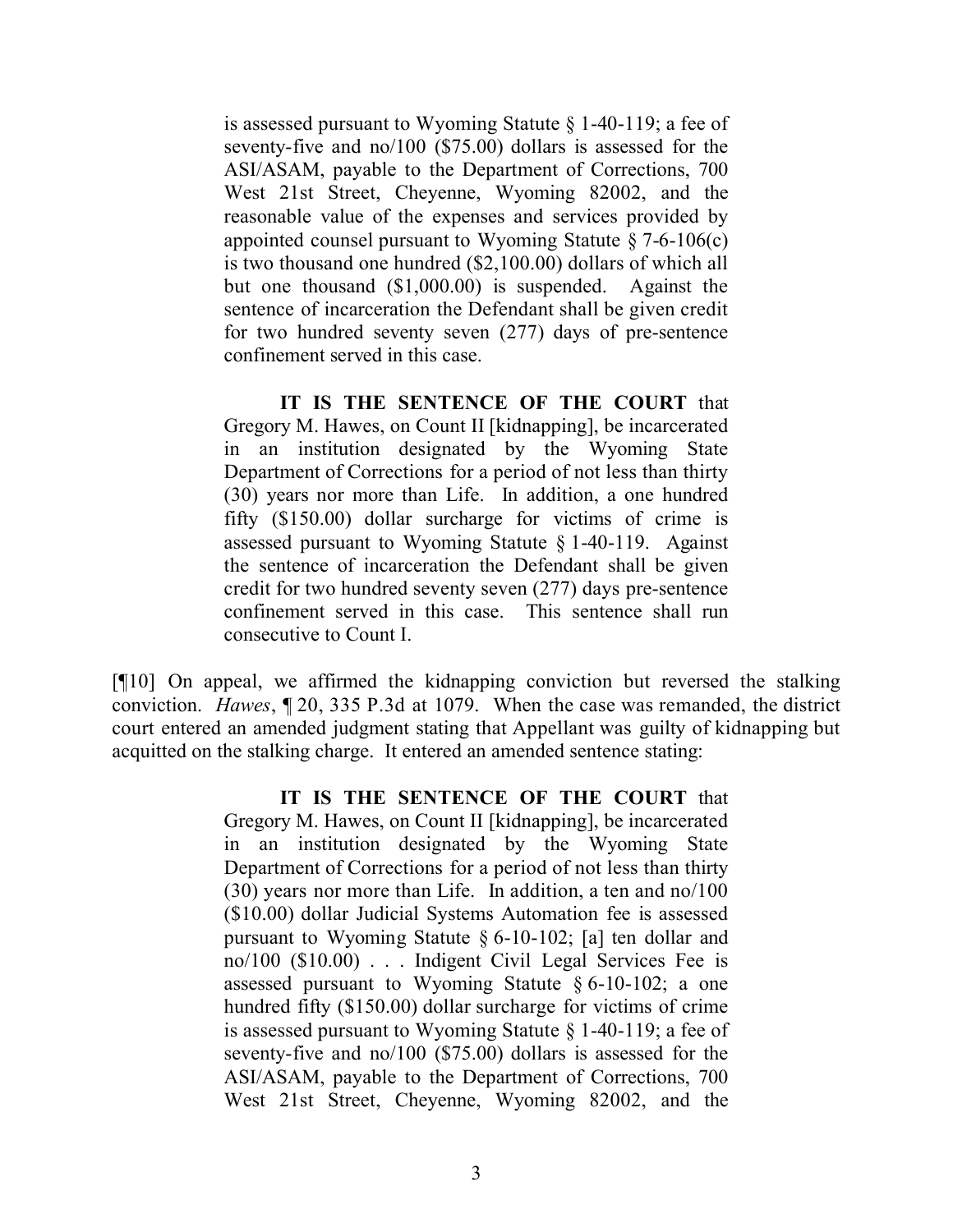reasonable value of the expenses and services provided by appointed counsel pursuant to Wyoming Statute  $\S$  7-6-106(c) is two thousand one hundred (\$2,100.00) dollars of which all but one thousand (\$1,000.00) is suspended. Against the sentence of incarceration the Defendant shall be given credit for 277 (two hundred seventy seven) days pre-sentence confinement served in this case.

[¶11] As shown by the quoted text, in the original sentence, the district court imposed fees for court automation, indigent civil legal services, substance abuse assessment, and the value and expenses of appointed counsel as part of the sentence for the stalking conviction. In the amended sentence, these fees were imposed as part of the sentence for the kidnapping conviction. Mr. Hawes asserts that this increased his sentence for kidnapping in violation of his constitutional protections against double jeopardy.<sup>1</sup>

[¶12] This argument was not presented to the district court, and we generally do not consider arguments presented for the first time on appeal. However, an exception applies if the issue is fundamental in nature. *Silva v. State*, 2014 WY 155, ¶ 9, 338 P.3d 934, 936 (Wyo. 2014). "A claim of double jeopardy is fundamental." *Duffy v. State*, 789 P.2d 821, 840 n.11 (Wyo. 1990). "The fundamental nature of the guarantee against double jeopardy can hardly be doubted." *Eatherton v. State*, 810 P.2d 93, 111 (Wyo. 1991) (quoting *Benton v. Maryland*, 395 U.S. 784, 795, 89 S.Ct. 2056, 2063, 23 L.Ed.2d 707 (1969)). Because the double jeopardy issue presented by Mr. Hawes is fundamental in nature, we will consider the claim even though it was not raised below.

[¶13] In *Haynes v. State*, 2012 WY 151, ¶ 8, 288 P.3d 1225, 1227 (Wyo. 2012), we explained:

> The Fifth Amendment to the United States Constitution provides that no person shall "be subject for the same offense to be twice put in jeopardy of life or limb." Similarly, Article 1, Section 11 of the Wyoming Constitution provides that no person shall "be twice put in jeopardy for the same offense." We have recognized that these two provisions "have the same meaning and are co-extensive in application."

 $\overline{a}$ 

<sup>&</sup>lt;sup>1</sup> In the district court, Mr. Hawes asserted that his sentence was increased in violation of his constitutional protections against *ex post facto* laws. He repeats that assertion on appeal. However, an *ex post facto* law is "any statute . . . which makes more burdensome the punishment for a crime, after its commission." *Smith v. State*, 2009 WY 2, ¶ 55, 199 P.3d 1052, 1068 (Wyo. 2009) (quoting *Dobbert v. Florida*, 432 U.S. 282, 292, 97 S.Ct. 2290, 2298, 53 L.Ed.2d 344 (1977)). The amended kidnapping sentence that Mr. Hawes challenges is not a statute and, accordingly, it is not an improper *ex post facto* law.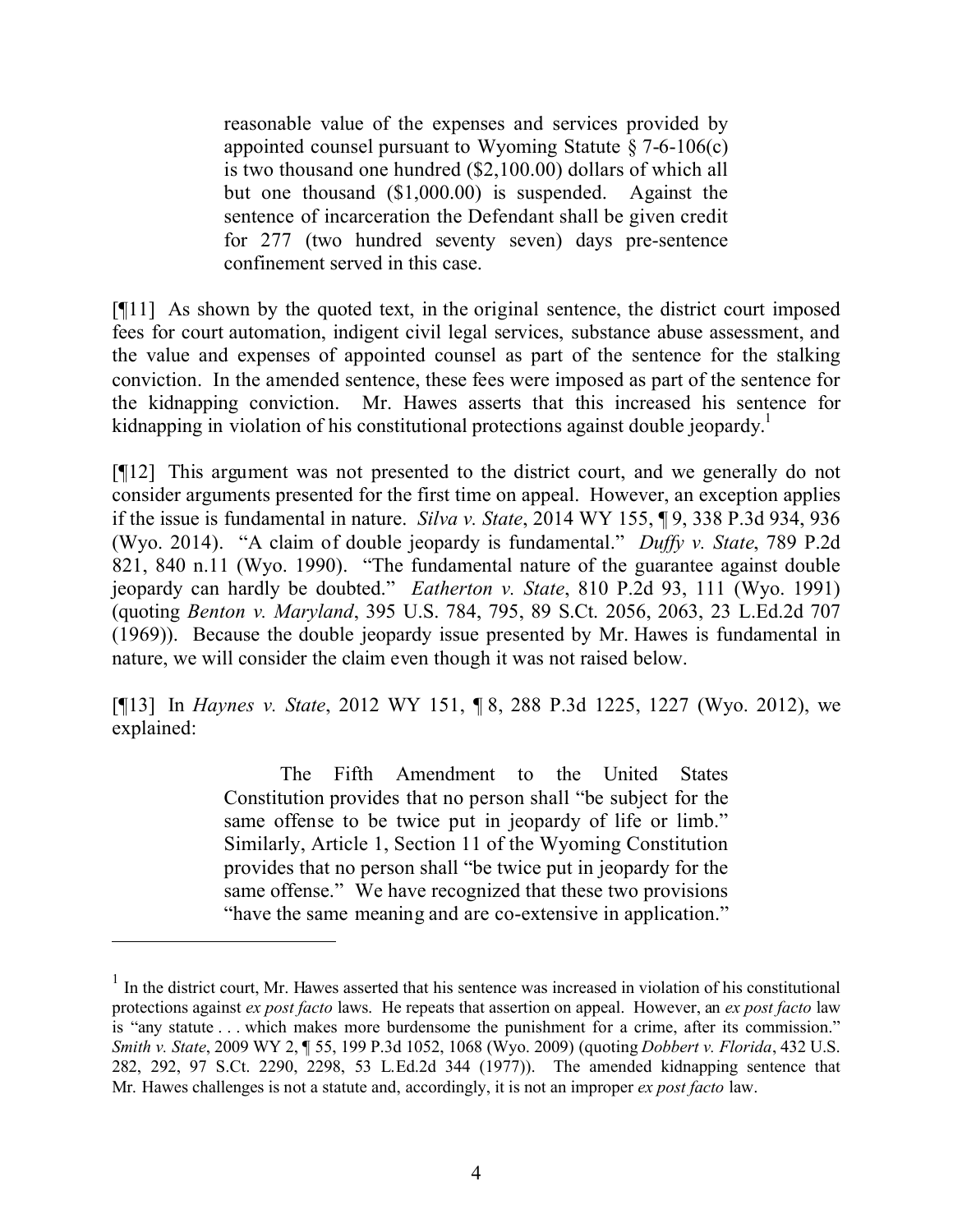*DeLoge v. State*, 2002 WY 155, ¶ 7, 55 P.3d 1233, 1237 (Wyo. 2002). Both provide protection against a second prosecution for the same offense after acquittal, against a second prosecution for the same offense after conviction, and against multiple punishments for the same offense. *James v. State*, 2012 WY 35, ¶ 12, 271 P.3d 1016, 1018 (Wyo. 2012) [*overruled on other grounds by Sweets v. State*, 2013 WY 98, ¶ 50, 307 P.3d 860, 876 (Wyo. 2013)]; *Cook v. State*, 841 P.2d 1345, 1347 (Wyo. 1992).

Because of the protection against multiple punishments for the same offense, courts are generally prohibited from increasing a previously-imposed legal sentence. *Hamilton v. State*, 2015 WY 39, ¶ 17, 344 P.3d 275, 282 (Wyo. 2015). "It is well-established that a legal sentence cannot be increased after the defendant has begun to serve it." *Id*. (citing *Turner v. State*, 624 P.2d 774, 775-76 (Wyo. 1981)). It is undisputed that Mr. Hawes' original kidnapping sentence was legal and that he had begun to serve it. Accordingly, we must determine if the amended sentence increased the previously imposed sentence.

[¶14] We note at the outset that, when both sentences are viewed in their entirety, Mr. Hawes has received a reduced sentence. His prison sentence for stalking has been eliminated and the prison sentence for kidnapping remains as it was. All of the fees and assessments challenged by Mr. Hawes were included in the original sentence.<sup>2</sup> Mr. Hawes contends, however, that we should confine our analysis to the kidnapping sentence only. He correctly points out that, in the original sentence, all of the fees were included as part of the stalking sentence. He contends that the district court erred by including those fees in the amended sentence for kidnapping. We do not agree.

[¶15] All of the fees imposed upon Mr. Hawes' conviction are mandated by statute. All of the statutes indicate that the fees are imposed as a result of being convicted in a criminal case, not as part of the sentence for any particular crime. Wyo. Stat. Ann. § 6- 10-102 commands that the courts "shall impose a court automation fee of ten dollars (\$10.00) in *every criminal case* wherein the defendant is found guilty," and that the courts "shall impose an indigent civil legal services fee of ten dollars (\$10.00) in *every criminal case* wherein the defendant is found guilty." (Emphasis added.) Similarly, Wyo. Stat. Ann. § 7-6-106(c) requires that, in "*every case* in which a person has received services [from the Wyoming Public Defender's Office], the [court] shall determine

 $\overline{a}$ 

<sup>2</sup> Fees like those at issue here constitute punishment for purposes of double jeopardy analysis. *Rutledge v. United States*, 517 U.S. 292, 116 S.Ct. 1241, 134 L.Ed.2d 419 (1996); *United States v. Cesare*, 581 F.3d 206, 207-08 (3d Cir. 2009); *United States v. Grimes*, 702 F.3d 460, 469 (8th Cir. 2012); *United States v. Decarlo*, 434 F.3d 447, 456-57 (6th Cir. 2006).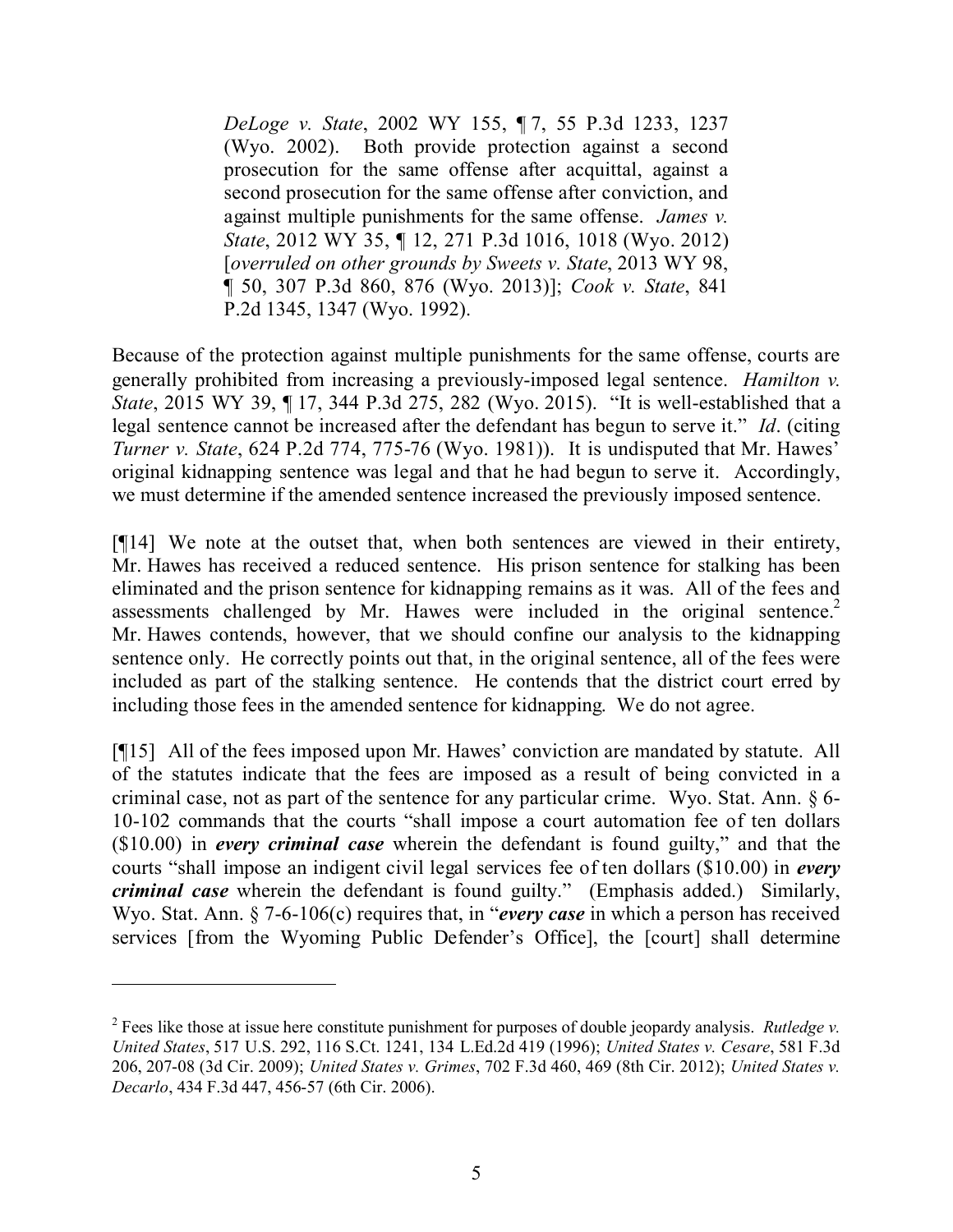whether the person . . . is able to provide any funds towards payment of part or all of the cost associated with such services," and if so, "the court shall order the person . . . to reimburse the state for all or part of the costs of the services provided." (Emphasis added.) Finally, Wyo. Stat. Ann. § 7-13-1302 requires that all persons convicted of a felony undergo a substance abuse assessment and that "[t]he cost of the substance abuse assessment shall be assessed to and paid by the offender." (Emphasis added.)

[¶16] In light of the statutory mandates, it was unnecessary for the district court to attach the fees to the stalking charge in the initial sentence. The statutes envision that sentencing courts in Wyoming impose the mandated fees separately as part of the overall sentence, rather than as part of the sentence for an individual charge.<sup>3</sup> Although that did not occur in Mr. Hawes' case, it is clear that the fees were imposed because he had been found guilty in a criminal case, not because he was convicted of any particular crime. This is not a case in which the court failed to impose the fees in the original sentence, but added them into the amended sentence. Instead, this is a case in which the statutorilymandated fees were imposed in both sentences. There was no increase in punishment and no violation of Mr. Hawes' double jeopardy protections.

[¶17] In his second claim, Mr. Hawes contends that, on remand, the district court was only authorized to vacate his stalking conviction and sentence, and lacked authority to amend his kidnapping sentence. We have previously explained that, on remand, a district court has authority to address "only those issues expressly directed by the mandate and such previously undecided collateral questions as are necessary to reach a decision on the mandated issues." *Jones v. State*, 2002 WY 35, ¶ 14, 41 P.3d 1247, 1253 (Wyo. 2002) (quoting *Simonds v. State*, 799 P.2d 1210, 1215 (Wyo. 1990)). As discussed above, however, the amended sentence was consistent with the district court's original sentence. The statutory assessments were imposed because Mr. Hawes had been convicted of a crime. On remand, he still was convicted of a crime. The district court did not change the original sentence, but merely reconfirmed that the statutorily-mandated fees remained part of Mr. Hawes' sentence. This action was consistent with our mandate in *Hawes I*.

[¶18] Mr. Hawes also claims that he was entitled to be present when the amended sentence was imposed. He relies on W.R.Cr.P. 43(a), which provides that a "defendant shall be present . . . at the imposition of sentence." However, the right to be present does not extend to post-trial proceedings that are not critical to the outcome of the criminal prosecution. *McClure v. State*, 2010 WY 112, ¶ 8, 236 P.3d 1019, 1021-22 (Wyo. 2010).

 $3$  In fact, that is what the district court did in this case in its oral pronouncement of Mr. Hawes' sentence. It imposed incarceration for each of the two crimes, then separately imposed the fees. Because an "unambiguous oral sentence controls over a written judgment and sentence that conflicts with the court's oral pronouncement," *Cubba v. State*, 2009 WY 87, ¶ 9, 210 P.3d 1086, 1088 (Wyo. 2009), we could have decided this issue based solely on the oral sentence. However, neither party addressed this point.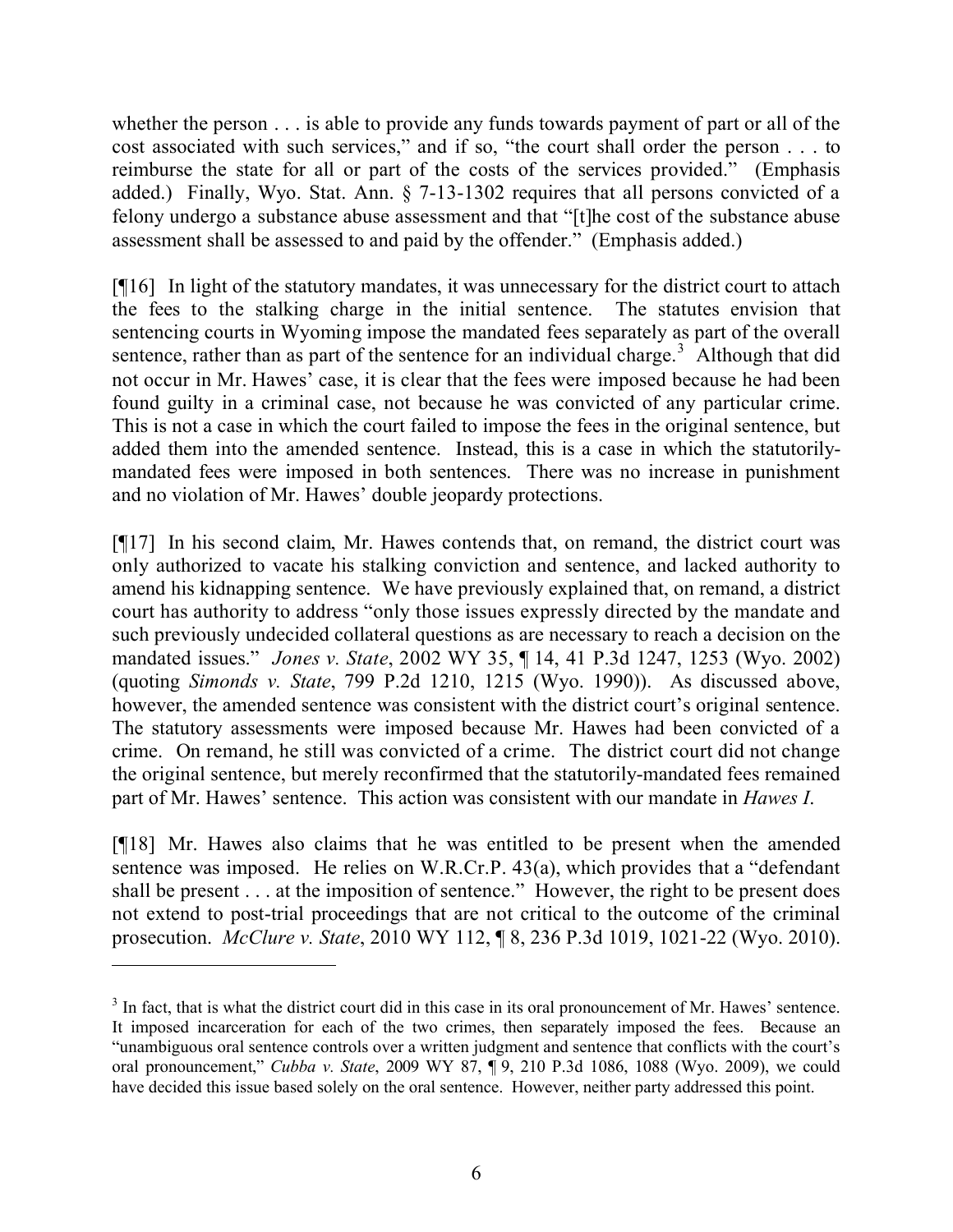The district court's action at issue here was essentially ministerial, and required by our decision in *Hawes I*. It cannot be considered critical to the outcome of the case. Accordingly, Mr. Hawes' presence was not required.

[¶19] Mr. Hawes further asserts that his defense counsel improperly approved the amended sentence. The public defender who approved the order as to form was the same attorney who had represented Mr. Hawes at trial. On appeal, the case had been reassigned to appellate counsel from the Public Defender's office. Mr. Hawes contends that the public defender was not reappointed to represent him on remand, and so lacked authority to approve of the amended sentence. Perhaps, on remand, it would have been appropriate for the district court to enter an order of reappointment. However, Mr. Hawes has failed to establish any prejudice resulting from the failure to enter such an order. As we have already determined, the attorney merely approved as to form an order that was consistent with our mandate.

[¶20] Mr. Hawes also contends his sentence is illegal because the district court improperly instructed the jury at his trial. At its core, this claim is not a challenge to his sentence, but an attack on the underlying conviction. It is well established that a "motion to correct an illegal sentence is not available for an attack on the validity of a conviction." *Bird v. State*, 2002 WY 14, ¶ 4, 39 P.3d 430, 431 (Wyo. 2002). "Therefore, issues concerning the validity of a conviction will not be addressed in the context of a Rule 35 motion." *Id*. (citing *State v. Meier*, 440 N.W.2d 700, 703 (N.D. 1989)). *See also Hagen v. State*, 2014 WY 141, ¶ 10, 336 P.3d 1219, 1222 (Wyo. 2014); *Lunden v. State*, 2013 WY 35, ¶ 11, 297 P.3d 121, 124 (Wyo. 2013). We must decline to consider this contention.

[¶21] We turn now to Mr. Hawes' claim that the district court erred when it denied his motion to have counsel appointed for him in this appeal. The right to appointed counsel extends from the person's first appearance in court through the direct appeal, and to all "critical stages" of a criminal proceeding in which an accused person's substantial rights may be affected. *Gould v. State*, 2006 WY 157, ¶¶ 30, 31, 151 P.3d 261, 269 (Wyo. 2006). A motion to correct an illegal sentence is not a critical stage of a criminal case and, accordingly, there is no requirement that counsel be appointed to represent a defendant on such a motion. *Id*., ¶¶ 31, 32, 151 P.3d at 269. It follows that an appeal of the denial of a motion to correct an illegal sentence is not a critical stage, and Mr. Hawes does not have the right to be represented by appointed counsel in this appeal. In fact, in his brief, Mr. Hawes acknowledges that there is "no obligation to appoint counsel after direct appeal."

[¶22] Because there was no requirement to appoint counsel for Mr. Hawes, the decision was made at the discretion of the district court.